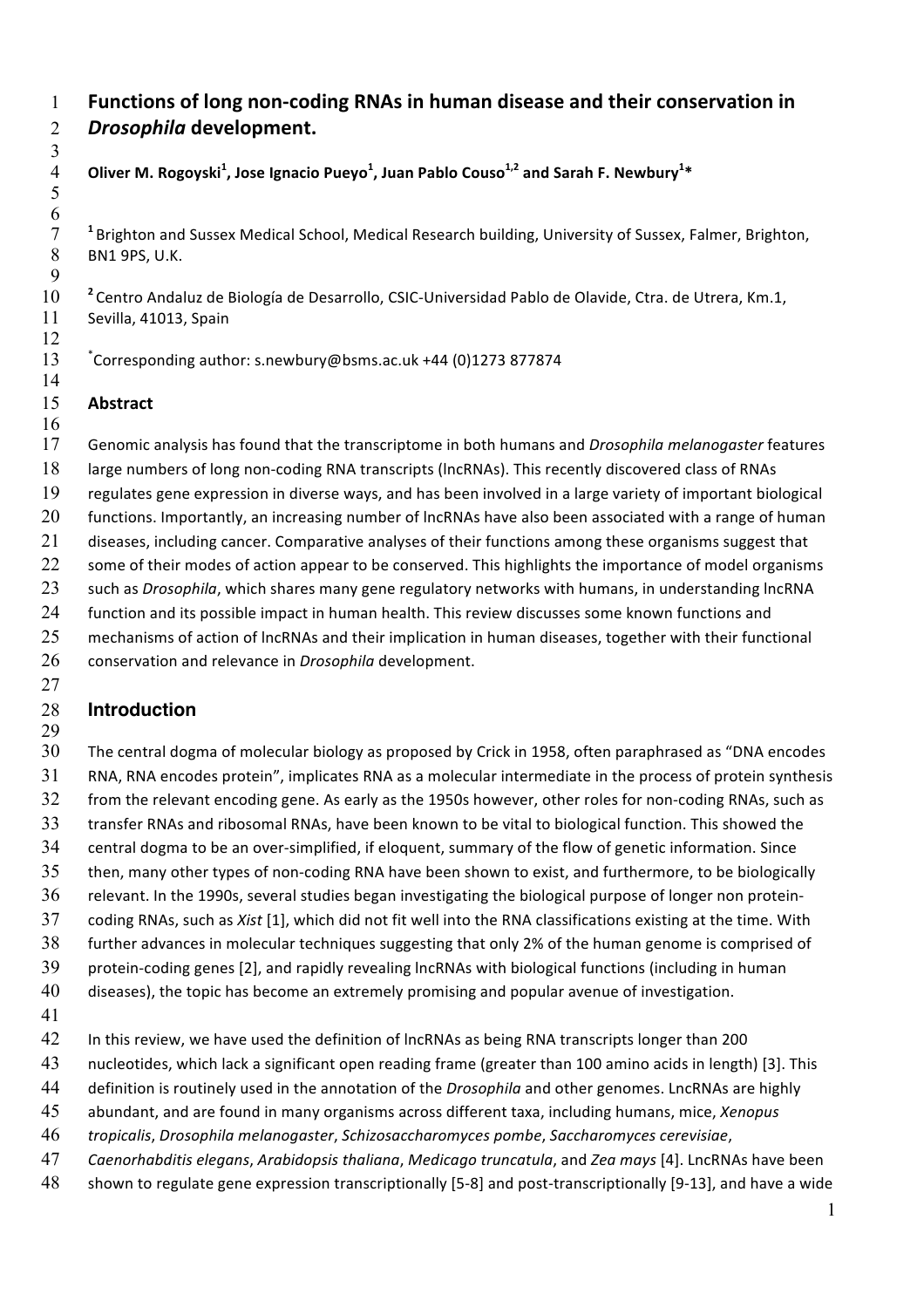- range of cellular and molecular functions. Despite these proven non-coding functions, there exist a handful of lncRNAs that have been shown to encode small open reading frame (smORF) peptides with proven cellular functions [14-19]. Recent work has shown that lncRNAs can simultaneously display biological function as both a coding, and a non-coding RNA, for example where primary transcripts of microRNAs encode regulatory peptides [20, 21]. Additionally, ribosome profiling and bioinformatics analyses have identified the existence of thousands of lncRNAs containing putatively functional translated smORFs [19, 22-25], the extent of which may depend on developmental or tissue specific context. We have therefore used the accepted definition above, which coincides with genome annotations.
- *Drosophila melanogaster*, the common fruit fly, is a well-established model organism for geneticists, and one in which lncRNAs are known to be abundant. With an estimated 75% of human disease-linked genes having a functional orthologue in *Drosophila*, and many basic molecular and biological functions conserved between species [26, 27], *Drosophila* are an appealing whole animal model for understanding human disease. In addition to their genetic similarities, the fly genome has been incredibly well studied and fully sequenced, with a wide range of genetic tools and gene-specific knockdown and mutant lines readily available. Combined with their low maintenance cost, short generation time, high fecundity, and compound factors lending themselves to ease of establishing genetic crosses, it is easy to see why *Drosophila* have emerged as one of the foremost systems for studying the genetic components of human disease, and have already been successfully used to dissect the roles and mechanisms of certain lncRNAs [28].
- 

 As well as the general excellence of *Drosophila* as a model organism, they stand out as particularly apt for the study of lncRNA. LncRNAs evolve rapidly, and can act as flexible scaffolds tethering together one or more functional elements [29]. *Drosophila* lncRNAs also appear to accumulate relatively few deleterious changes, due to genetic drift, compared to mammalian lncRNAs [30], and therefore can be useful in developing strategies to identify lncRNA orthologues, as shown for *roX* lncRNA orthologues in Drosophilid species [31]. Additionally, *Drosophila* is an excellent model system to functionally characterise lncRNA- protein complexes, for example by using the GAL4-UAS system to express lncRNAs in specific tissues or by characterising the localisation of RNA-proteins within cells (e.g. 7SK snRNA [32]).

 Molecular functions and mechanisms of lncRNAs, such as their binding to protein complexes, definitively need to be tested *in vivo* in order to be well characterized. For example, *in vivo* experiments have shown 80 that only the lncRNA transcribed in the reverse direction from the Polycomb/Trithorax response elements 81 can bind the the Polycomb Repressive Complex 2 component Enhancer of Zeste, which provides the critical 82 Histone Methyl Transferase activity required for transcriptional silencing. This level of understanding of 83 such complex mechanisms and interactions would be extremely difficult to achieve without the use of a tractable *in vivo* system such as that provided by *Drosophila*.

 In this review, we will be examining the emerging roles and relevance of lncRNAs using recent work illustrating their biological and molecular functions in *Drosophila*. We aim to examine these recent 88 advances in our understanding of lncRNAs through the lens of their potential relevance to humans, and 89 particularly human disease. By doing so, we hope to provide a concise synopsis of the topic, and demonstrate the value of using *Drosophila* as a model organism for understanding the roles of lncRNAs at molecular and cellular levels, and their implications in human disease. 

- **Abundance and localisation of lncRNAs in the human and** *Drosophila* **genomes**
-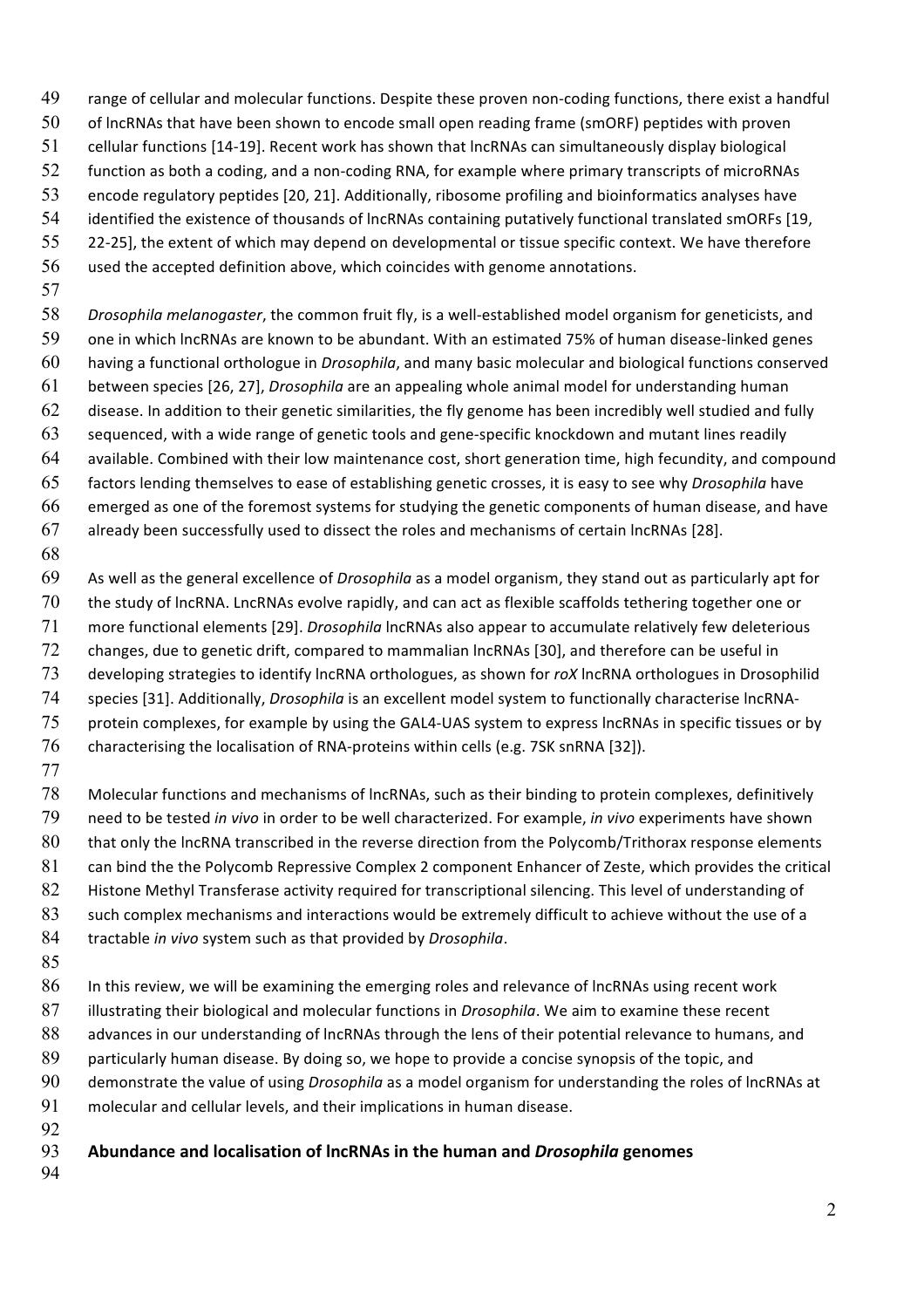- According to the Ensembl database, lncRNAs comprise 7841 of the 63898 annotated genes in the human
- genome, and 2366 of the 17559 in the *Drosophila* genome. In both species, they account for a similar and
- substantial proportion of the entire genome (12.4% and 13.5% respectively). Although only a fraction of
- these have been investigated experimentally, information on their sequences and loci are readily available
- through various genomic databases, both non-specific (such as Ensembl), and dedicated non-coding RNA
- 100 databases (such as LNCipedia, lncRNome, and lncRNAdb). Additionally, significant bioinformatic work has
- been carried out on them in terms of their expression and conservation within and across species [33].
- 102 With so much information on lncRNA now available, exploring this class of genes with a thorough
- experimental approach has become more feasible in recent years.
- 
- LncRNAs vary significantly in their distribution throughout cellular compartments, with the majority of 106 transcripts residing predominantly in the nucleus, others in the cytoplasm, and some distributed more evenly between the two [34, 35]. For example, the *roX* transcripts in *Drosophila* are found in the nucleus, 108 while *yar* is cytoplasmic [35]. The localisation of lncRNAs can give clues about their function; in the case of a chromatin restructuring lncRNA such as *roX1* or *roX2* it must be nuclear in order to access the chromatin. Localisation of particular lncRNAs can also affect their susceptibility to suppression by RNA interference and antisense oligonucleotides. An example of this is the suppression of nuclear lncRNAs *MALAT1* and *NEAT1* which in humans is more efficient using antisense methods, whereas cytoplasmic lncRNAs *DANCR* and *OIP5-AS1* are better suppressed with RNAi methods [35].
- 

 However, the sub-cellular localisation of the majority of lncRNAs has not been well characterised, with the localisation of relatively few being experimentally visualised. Single molecule RNA fluorescence *in situ* 117 hybridisation has now been used to give high resolution data for the distribution of lncRNAs in human cells 118 [34], and a systematic investigation of lncRNA localisation has been suggested as an important next step in expanding our understanding of their function; as well as a useful way to shed light on the potential

- 120 relevance of lncRNAs to a particular mechanism.
- 

### **LncRNA in human disease**

- LncRNAs have now been implicated as important factors linked to a range of human diseases. The broad 125 range of biological functions of lncRNAs is reflected in the variety of different pathologies in which their 126 aberrant expression is thought to be a contributing factor. Many lncRNAs have been shown to either be expressed at aberrant levels in cancerous cells [36-67], or their levels shown to affect the growth and behaviour of cancerous cells [46, 47, 49, 50, 52-56] (Table 1). This has prompted speculation that if better characterised, this class of genes may present many promising biomarkers, and even novel potential 130 therapeutic targets. We cannot comprehensively cover this topic within the scope of this review, and point 131 the reader to a comprehensive review of the topic for more information [57], but instead demonstrate this 132 point with two well documented examples, below.
- 
- *MALAT1*, a highly conserved mammalian lncRNA, has been found to be overexpressed in human
- osteosarcoma cells and cell lines [46, 47]. It is hypothesised to function as a molecular scaffold for
- ribonucleoprotein complexes, acting as a transcriptional regulator for certain genes. Higher levels of
- *MALAT1* have been shown to be associated with "aggressive" cancer traits such as increased migration,
- metastasis, and clonogenic growth in non-small cell lung cancer [36-38] pancreatic [58], and prostate
- cancer cells [39]. Indeed, inducing a knockdown of *MALAT1* in osteosarcoma cell lines inhibited cell
- 140 proliferation and invasion [46, 47].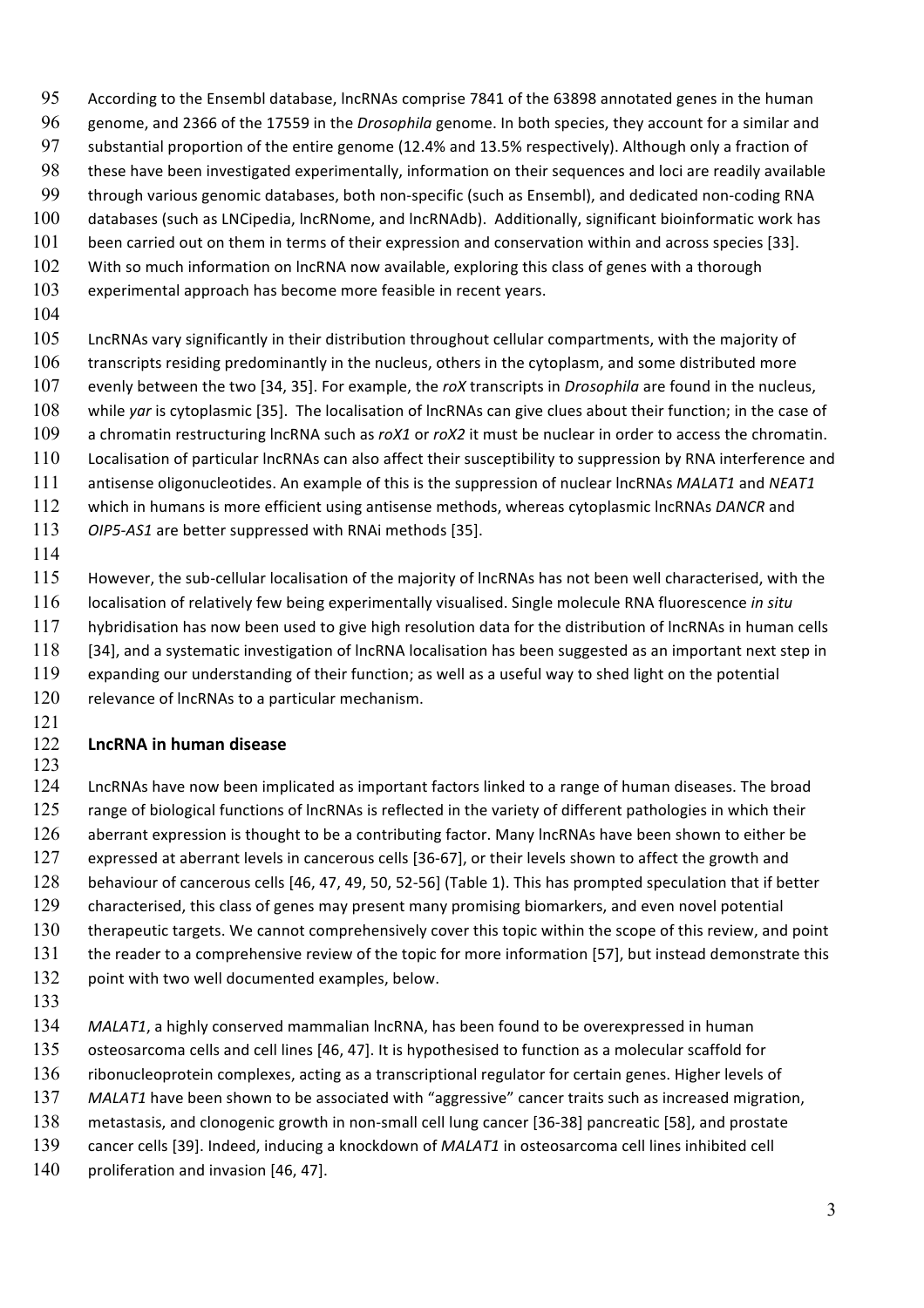- The *HOTAIR* lncRNA, transcribed from an antisense Hox gene, plays an important role in the epigenetic
- regulation of genes thought to be due to its interactions with the Polycomb Repressive Complex 2 (PRC2)
- [43, 59], although recent work has indicated that PRC2 recruitment may be a downstream consequence of
- gene silencing, rather than initiating it [68]. *HOTAIR* is thought to act as a molecular scaffold, and is
- required for histone modification of particular genes across different chromosomes. Higher levels of
- *HOTAIR* have been found in colorectal cancer tissues, and are associated with increased tumour invasion,
- metastasis, vascular invasion, advanced tumour stage, and a worse prognosis in patients [43, 44]. *HOTAIR*
- has since been suggested for use as a biomarker for the progression and prognosis of certain cancers [44]. A *Drosophila* homologue for *HOTAIR* has not been identified, but given the similarities in polycomb
- regulation between species, it is likely that a targeted search might reveal such an equivalent.
- 
- Aside from cancer, strong evidence now exists linking certain lncRNAs to certain neurological pathologies [60]. LncRNAs have been shown to be relevant factors in amyotrophic lateral sclerosis, multiple sclerosis [61, 62], Alzheimer's disease [10, 63], Huntington's disease [64, 65], and Parkinson's disease, among others. For example, the *BACE1* antisense transcript (*BACE1-AS*) regulates mRNA stability of *BACE1*, a key enzyme in Alzheimer's disease pathology [10]. This subsequently affects amyloid-β 1-42 abundance, the increased expression of which is a hallmark of Alzheimer's disease. One mechanism by which lncRNAs have been hypothesized to impact neurodegenerative disease is through their induction of R-loop formation (which may be triggered by trinucleotide repeat expansion). R-loops have been shown to be capable of controlling the fate of neuroprotective genes [69], and are thought to contribute to the pathogenesis of fragile X syndrome and Friedrich's Ataxia [70, 71] by their silencing of certain genes. Additionally, work in *S. pombe* and *Arabidopsis* has suggested that R-loops may regulate lncRNA expression [72, 73], although whether this is true of lncRNAs linked to neurodegenerative diseases remains unclear. Trinucleotide repeats in lncRNAs are also known to be important in the pathogenesis of SCA8, by production of toxic noncoding CUG expansion RNAs from the ataxin 8 opposite strand (*ATXN8OS*), thought to cause a toxic gain of function at 167 both the RNA and protein level [74, 75].
- 

 Another area of disease in which lncRNAs have been proven relevant is cardiovascular disease [66, 67]. 170 Evidence now shows that lncRNAs are an important factor in susceptibility to coronary artery disease and myocardial infarction, prognosis in recovery from myocardial infarction, cardiovascular disease mortality, 172 and heart failure [67]. Once again their correlations with prognosis and susceptibility have placed lncRNAs in the spotlight as a promising avenue of investigation in finding novel biomarkers.

 Interestingly, *Drosophila* lncRNAs have been shown hold functional roles very relevant to these pathologies. *Hsromega* [76-80] and *bft* [81] are required for proper apoptosis process and cell differentiation, *yar* [82] and *CRG* [83] serve regulatory roles in the nervous system, and *sclA* and *sclB* are required for normal 178 calcium transients and cardiac muscle contractility [19]. This is particularly promising given that these links can be made from the limited pool of *Drosophila* lncRNAs that have been experimentally characterised.

## **Molecular functions of lncRNA conserved in** *Drosophila*

 LncRNAs have been shown to function via a wide range of molecular mechanisms, falling under the broad categories of signals, molecular decoys, guide RNAs, or scaffolds [84]. Some lncRNAs have convincingly

- been shown to be translated, with the small peptide products (smORFs) having important biological
- 186 functions [14-19, 22-25]. Through these various mechanisms (Figure 1), they have been implicated in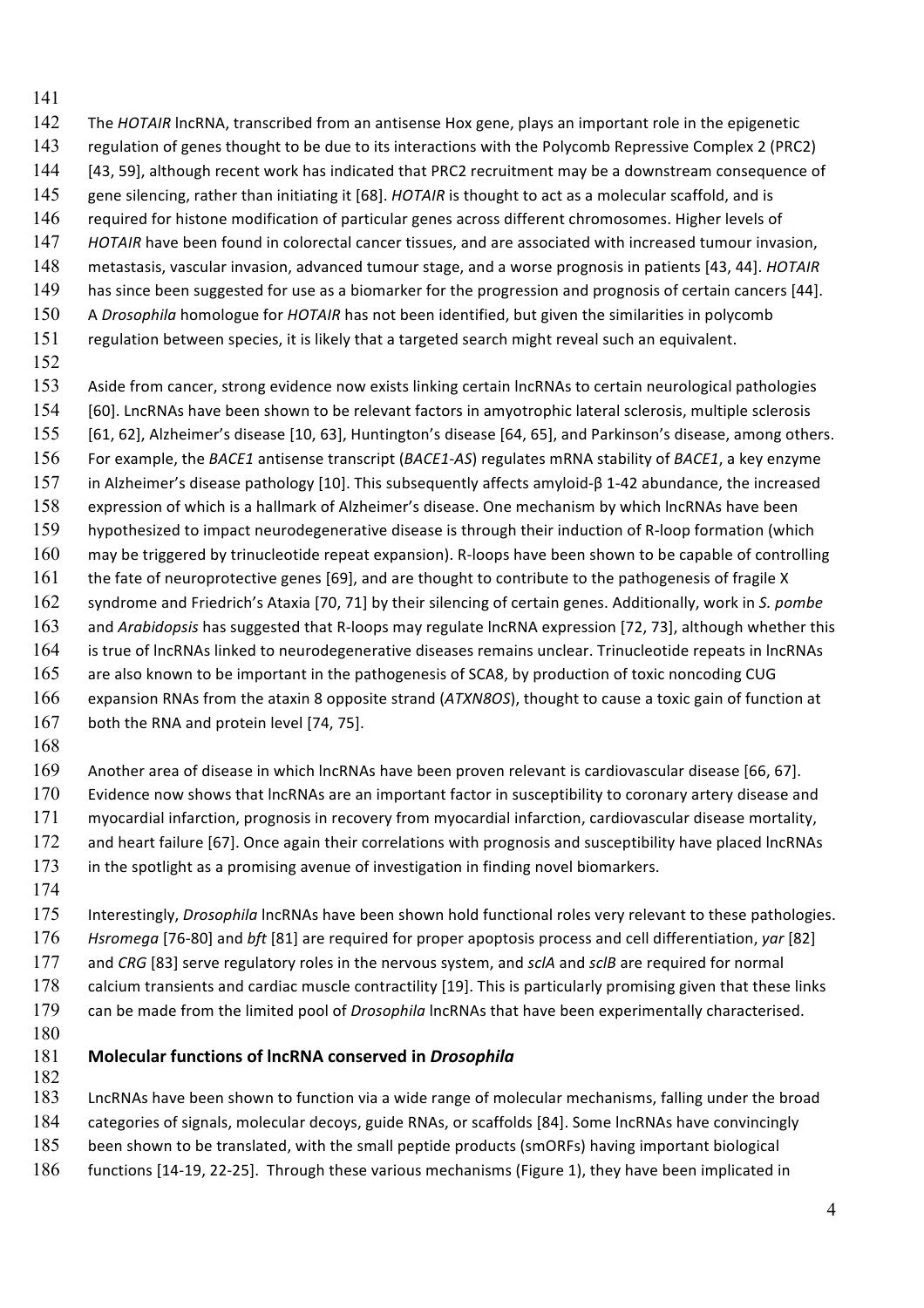- regulation of a diverse array of processes, such as differentiation, development, cell proliferation, nervous system function, and cardiovascular function in both *Drosophila* and humans, despite the lack of sequence conservation in lncRNAs across species. Importantly, similarities in the modes of action of lncRNAs have been found at the molecular level between organisms, discussed below.
- 
- **LncRNA in the regulation of chromatin structure and gene expression**
- One of the most extensively studied molecular mechanisms of lncRNA modes of action is their role in sex chromosome dosage compensation pathways. Due to the difference in the number of X chromosome copies between males and females, there exists a compensation pathway required to maintain a similar level of expression for genes located on the X chromosome. In *Drosophila*, this is achieved by transcriptional hyperactivation of the single copy of the genes in males, allowing their expression at comparable levels to that given by the two copies of the gene found in females [85]. In humans, by 200 contrast, the genes located on the X-chromosome in human females are partially transcriptionally repressed, giving a similar level of expression to that seen in males [86].
- 

 In *Drosophila*, the *RNA on the X* genes, *roX1* and *roX2*, are expressed in males, and regulate the assembly of the Male Specific Lethal (MSL) complex in *Drosophila*; a chromatin modifier that functions in histone modification [87-90]. The recruitment and binding of MSL proteins by high affinity sequences on the nascent *roX* transcripts covering the X chromosome allows the assembly of the active MSL complex, which 207 can then spread in cis, allowing chromatin restructuring and hyperactivation of specific regions of the chromosome.

 An immediate comparison can be made between the *roX* genes in *Drosophila*, and lncRNAs involved in the sex chromosome dosage compensation pathway in humans and other mammals; *X-inactive specific transcript* (*Xist*) and its antisense transcript, *Tsix*. Like the *roX* genes, *Xist* coats the X chromosome, where it 213 regulates chromatin modifications, with consequent effects on the expression of particular target genes [91, 92]. Unlike *roX*, *Xist* is expressed in females, and regulates the inactivation of the X chromosome by facilitating the initiation and stabilising of the X chromosome inactivation process [86].

217 Although these lncRNA genes differ in their sequence, there are striking similarities between their role in 218 specific regulation of the X-chromosome and the molecular mechanisms by which they are thought to 219 achieve this. Interestingly, a subset of lncRNAs involved in chromatin looping, called topological anchor 220 point RNAs (tapRNAs), have been identified in the human and mouse genomes, with conserved zinc-finger motifs capable of binding DNA and RNA [93]. Whether these are conserved in *Drosophila* has not yet been studied, but given the involvement of lncRNAs in *Drosophila* chromatin regulation so far, this may be a 223 promising avenue to explore, and may reveal a wider conservation of this class of lncRNA chromatin regulators. 

- **LncRNAs in the production of small peptides**
- 

 The *Drosophila sarcolamban* (*scl*) gene, originally classified as a lncRNA *pncr003* [94], is transcribed into a 992 base-pair mRNA, which is translated to produce two related peptides of less than 30 amino acids [19]. The *scl* gene is expressed in muscle cells, and *scl* null mutants show arrhythmic cardiac contractions, a 231 phenotype produced by abnormal intracellular calcium levels in contracting muscle cells [19].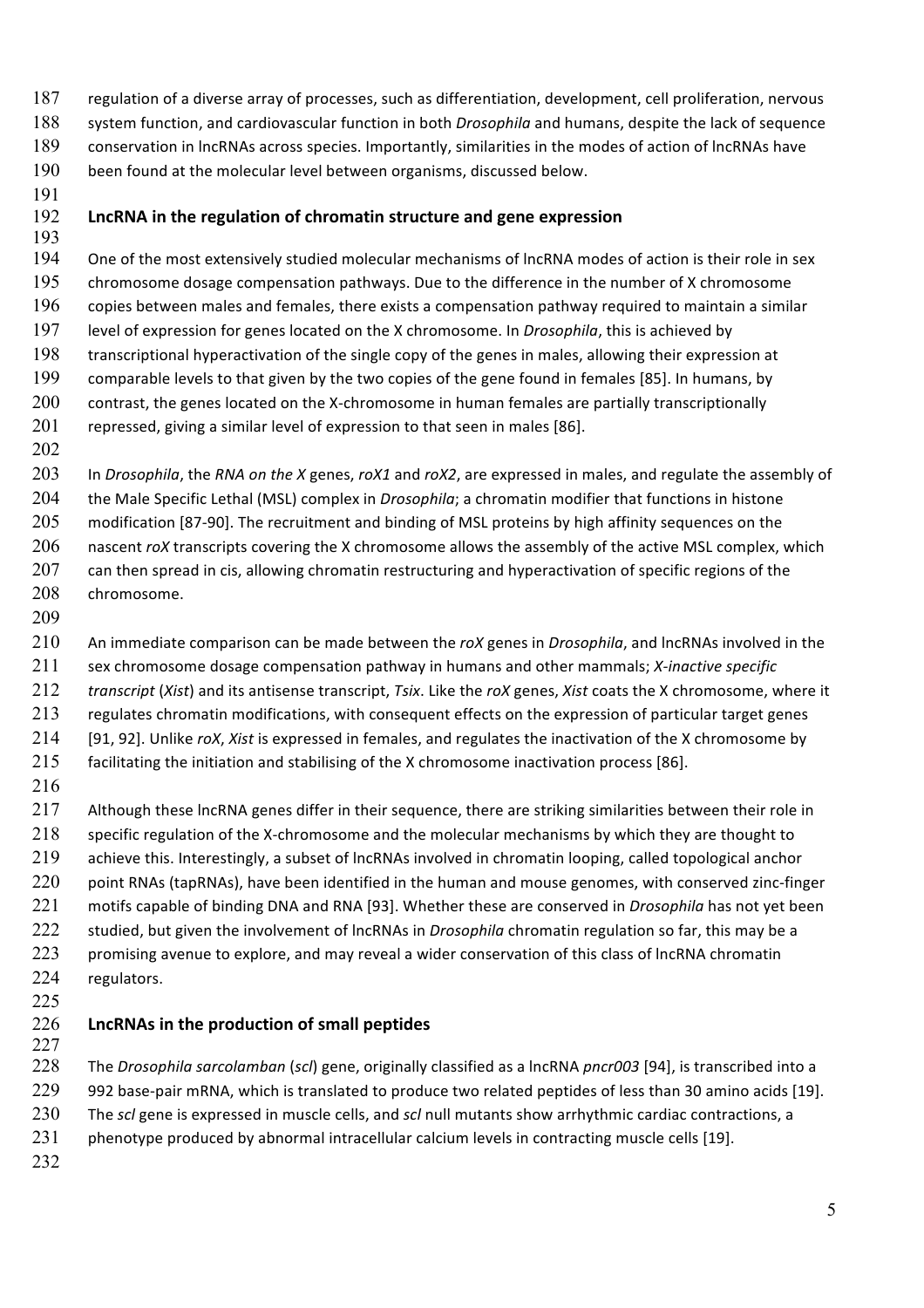- 233 Interestingly, the *scl* genes were found to have homologues in humans, namely *sarcolipin* (*sln*) and its
- 234 longer paralogue, *phospholamban* (*pln*), encoding peptides of 31 and 52 amino acids respectively [19].
- 235 Phylogenetic analysis suggests that these genes belong to the same gene family, derived from a single
- 236 ancestral gene, conserved for more than 550 million years. Furthermore, their function also seems to be
- 237 conserved, with Sln and Pln regulating calcium transport in mammalian muscle cells, via dampening of
- 238 Sarco-endoplasmic Reticulum Ca<sup>2+</sup> adenosine triphosphate (SERCA) pump function. Scl peptides were able 239 to colocalise and interact with *Drosophila* SERCA. Exogenous expression of the human Pln and Sln peptides
- 240 in *Drosophila scl* mutant muscle cells were sufficient to rescue muscle function. Importantly, aberrant levels
- 241 of Sln in humans have been linked to heart arrhythmias [95]. Regulation of SERCA by micropeptides
- 242 (encoded by lncRNAs) has been extensively exploited in mammals; with tissue specific positive and negative
- 243 regulators being found [22, 96, 97]. In addition, the number of characterized lncRNA genes encoding
- 244 micropeptides is rapidly increasing, with roles found in a myriad of essential, conserved cellular functions, 245 from phagocytosis [17] and cellular motility [98] to RNA degradation [18]. Thus, these examples show that
- 246 IncRNAs that produce biologically relevant peptides may be conserved in structure, function, and relevance 247 to pathologies between humans and *Drosophila* [19, 22].
- 248

## 249 **Future directions**

- 250 251 As previously shown in *sarcolamban*, proving the protein-coding potential of lncRNAs is a painstaking 252 process, and an extremely difficult topic to broach; with genes having previously been catalogued as "non-253 coding" by arbitrary rules. Definitively showing the translation, or lack thereof, of an RNA using 254 experimental techniques can be an arduous process, making this approach impractical to apply to the 255 entire catalogue of identified lncRNAs. Ribosome profiling (in which a protease digestion is used to degrade 256 RNA not protected by a bound ribosome,) and polysome profiling (where RNAs are separated by the 257 number of ribosomes that are attached to different transcripts) have been used to provide a translational 258 snapshot for several lncRNAs so far. This data has given a profile for lncRNA translation, but the threshold 259 for significant translation is difficult to define in a non-arbitrary fashion. Therefore, use of model organisms 260 to determine the biological function of any particular lncRNA remains crucial to gaining a meaningful 261 understanding of the function of these molecules. A thorough and processive approach to clarifying this 262 aspect of the gene class, as well as standardising measures and cut-offs for translational activity is an 263 important priority for those in the field.
- 264

265 Bioinformatic approaches to elucidating the possible biological functions of lncRNAs are also being 266 developed, although this method is not without its difficulties. Due to the poor sequence conservation 267 characteristic of lncRNAs, standard approaches used to identify biologically relevant transcripts by their 268 conservation within and across species are significantly less effective within this gene class. However, 269 recent work has noted distinctive selection patterns in lncRNAs based on secondary structure [99], which 270 may be of help in future analyses.

271

 To conclude, we suggest that the studies currently being carried out on lncRNA in *Drosophila* should be of interest to a far wider audience than just fly geneticists, having shown that as a model organism, *Drosophila* 274 is a logical choice both for better characterising this gene class, and for precursor studies to highlight genes 275 and mechanisms that can be carried forward into more expensive and laborious large animal and human work. The superb annotation of the *Drosophila* genome and transcriptome, coupled with further increases in RNA-sequencing data available, will provide a candidate pool of lncRNAs for a rapid functional

278 characterization (using the sophisticated genetic tools available in *Drosophila*). Therefore, further lncRNA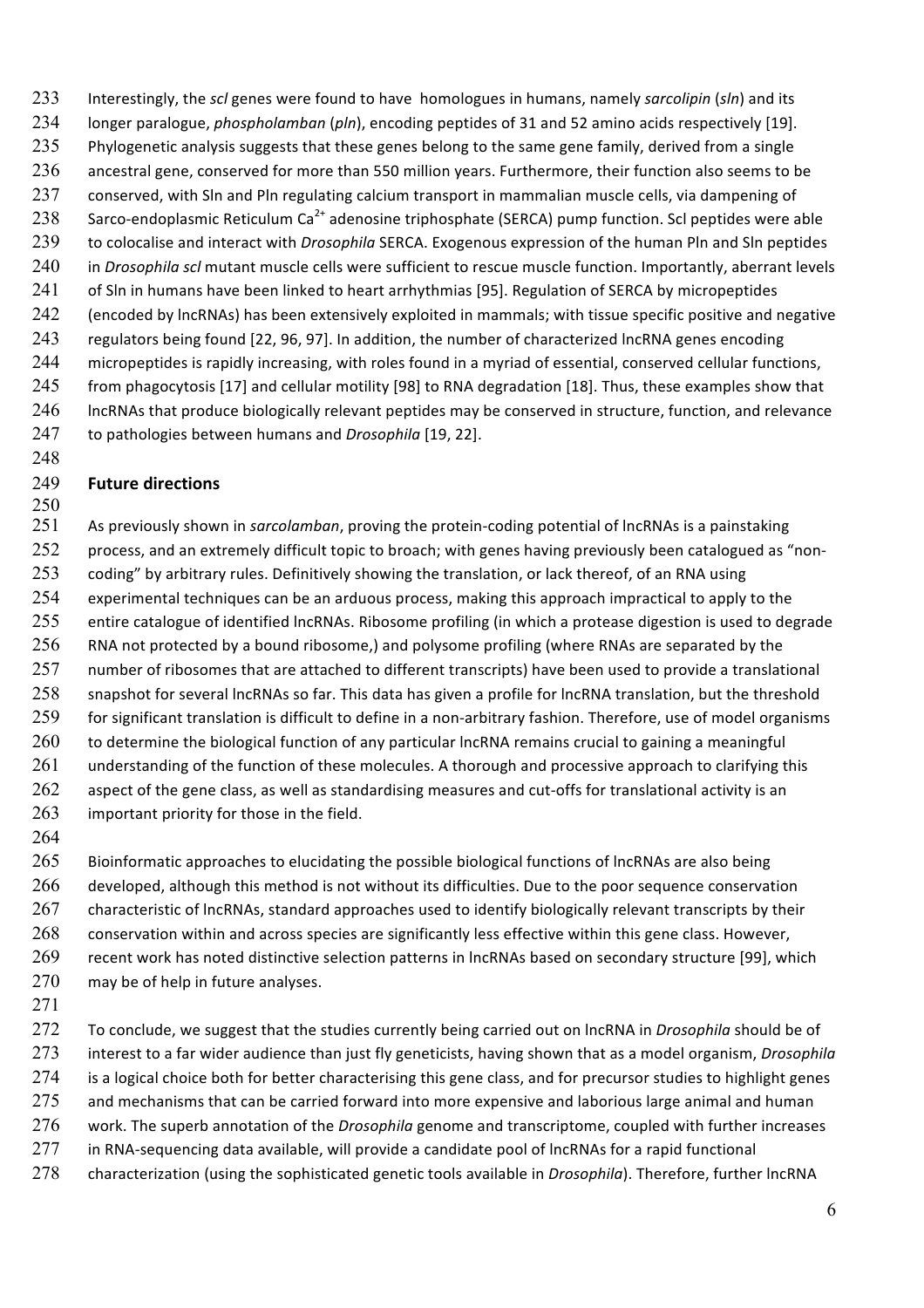- studies in *Drosophila*, of a suitably high calibre, are likely to provide us not only with a better understanding
- 280 of the basic science behind this gene class, but promise to highlight potential biomarkers, elucidate genetic
- 281 mechanisms behind a range of diseases, and perhaps provide novel targets for next generation
- 282 therapeutics.
- 

## **Abbreviations**

#### lncRNA, long non-coding RNA; MSL, Male Specific Lethal; pln, phospholamban; PRC2, Polycomb Repressive Complex 2; roX, RNA on the X; scl, sarcolamban; sln, sarcolipin; small open reading frame, smORF; tapRNA, topological anchor point RNA; Xist, X-inactive specific transcript.

#### **Funding**

 This work was funded by a Brighton and Sussex Medical School studentship [grant number WB002-61] and the Biotechnology and Biological Sciences Research Council [grant number BB/N001753/1]. 

## **Competing Interests**

 The Authors declare that there are no competing interests associated with the manuscript**.**

## **Acknowledgements**

- The authors thank Benjamin Towler and Pedro Patraquim for their input and advice.
-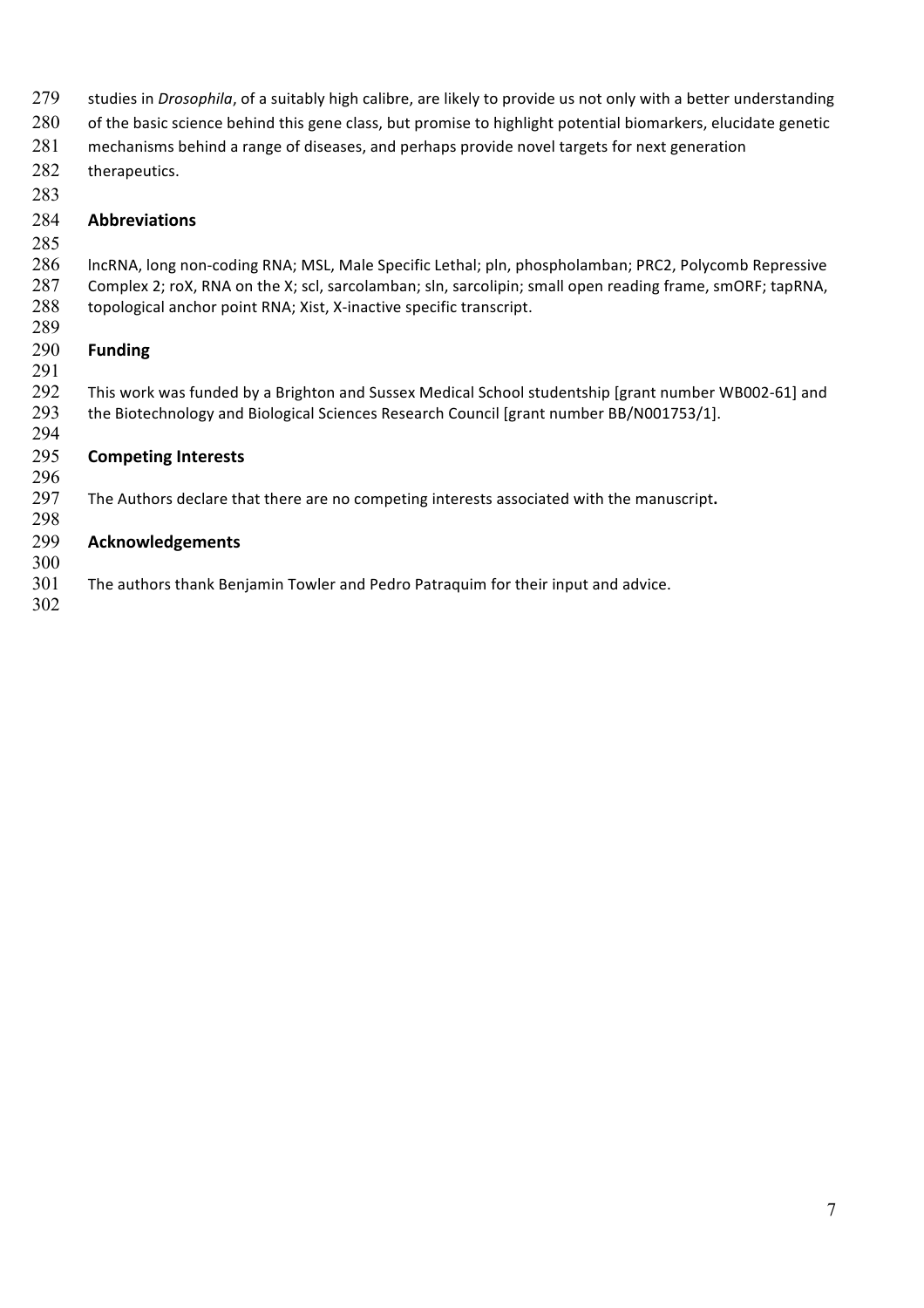**References** 1 Brown, C. J., Ballabio, A., Rupert, J. L., Lafreniere, R. G., Grompe, M., Tonlorenzi, R. and Willard, H. F. (1991) A gene from the region of the human X inactivation centre is expressed exclusively from the inactive X chromosome. Nature. **349**, 38-44 2 Taft, R. J., Pheasant, M. and Mattick, J. S. (2007) The relationship between non-protein-coding DNA and eukaryotic complexity. Bioessays. **29**, 288-299 3 Derrien, T., Johnson, R., Bussotti, G., Tanzer, A., Djebali, S., Tilgner, H., Guernec, G., Martin, D., Merkel, A., Knowles, D. G., Lagarde, J., Veeravalli, L., Ruan, X., Ruan, Y., Lassmann, T., Carninci, P., Brown, J. B., Lipovich, L., Gonzalez, J. M., Thomas, M., Davis, C. A., Shiekhattar, R., Gingeras, T. R., Hubbard, T. J., Notredame, C., Harrow, J. and Guigó, R. (2012) The GENCODE v7 catalog of human long noncoding RNAs: analysis of their gene structure, evolution, and expression. Genome Res. **22**, 1775-1789 4 Au, P. C., Zhu, Q. H., Dennis, E. S. and Wang, M. B. (2011) Long non-coding RNA-mediated mechanisms independent of the RNAi pathway in animals and plants. RNA Biol. **8**, 404-414 5 Hirota, K., Miyoshi, T., Kugou, K., Hoffman, C. S., Shibata, T. and Ohta, K. (2008) Stepwise chromatin remodelling by a cascade of transcription initiation of non-coding RNAs. Nature. **456**, 130-134 6 Tian, D., Sun, S. and Lee, J. T. (2010) The long noncoding RNA, Jpx, is a molecular switch for X chromosome inactivation. Cell. **143**, 390-403 7 Yoo, E. J., Cooke, N. E. and Liebhaber, S. A. (2012) An RNA-independent linkage of noncoding transcription to long-range enhancer function. Mol Cell Biol. **32**, 2020-2029 8 Lai, F., Orom, U. A., Cesaroni, M., Beringer, M., Taatjes, D. J., Blobel, G. A. and Shiekhattar, R. (2013) Activating RNAs associate with Mediator to enhance chromatin architecture and transcription. Nature. **494**, 497-501 9 Yoon, J. H., Abdelmohsen, K., Srikantan, S., Yang, X., Martindale, J. L., De, S., Huarte, M., Zhan, M., Becker, K. G. and Gorospe, M. (2012) LincRNA-p21 suppresses target mRNA translation. Mol Cell. **47**, 648- 655 10 Faghihi, M. A., Modarresi, F., Khalil, A. M., Wood, D. E., Sahagan, B. G., Morgan, T. E., Finch, C. E., St Laurent, G., Kenny, P. J. and Wahlestedt, C. (2008) Expression of a noncoding RNA is elevated in Alzheimer's disease and drives rapid feed-forward regulation of beta-secretase. Nat Med. **14**, 723-730 11 Wang, H., Iacoangeli, A., Lin, D., Williams, K., Denman, R. B., Hellen, C. U. and Tiedge, H. (2005) Dendritic BC1 RNA in translational control mechanisms. J Cell Biol. **171**, 811-821 12 Gong, C. and Maquat, L. E. (2011) lncRNAs transactivate STAU1-mediated mRNA decay by duplexing with 3' UTRs via Alu elements. Nature. **470**, 284-288 13 Tripathi, V., Ellis, J. D., Shen, Z., Song, D. Y., Pan, Q., Watt, A. T., Freier, S. M., Bennett, C. F., Sharma, A., Bubulya, P. A., Blencowe, B. J., Prasanth, S. G. and Prasanth, K. V. (2010) The nuclear-retained noncoding RNA MALAT1 regulates alternative splicing by modulating SR splicing factor phosphorylation. Mol Cell. **39**, 925-938 14 Galindo, M. I., Pueyo, J. I., Fouix, S., Bishop, S. A. and Couso, J. P. (2007) Peptides encoded by short ORFs control development and define a new eukaryotic gene family. PLoS Biol. **5**, e106 15 Kondo, T., Hashimoto, Y., Kato, K., Inagaki, S., Hayashi, S. and Kageyama, Y. (2007) Small peptide regulators of actin-based cell morphogenesis encoded by a polycistronic mRNA. Nat Cell Biol. **9**, 660-665 16 Pueyo, J. I. and Couso, J. P. (2008) The 11-aminoacid long Tarsal-less peptides trigger a cell signal in Drosophila leg development. Dev Biol. **324**, 192-201 17 Pueyo, J. I., Magny, E. G., Sampson, C. J., Amin, U., Evans, I. R., Bishop, S. A. and Couso, J. P. (2016) Hemotin, a Regulator of Phagocytosis Encoded by a Small ORF and Conserved across Metazoans. PLoS Biol. **14**, e1002395 18 D'Lima, N. G., Ma, J., Winkler, L., Chu, Q., Loh, K. H., Corpuz, E. O., Budnik, B. A., Lykke-Andersen, J., Saghatelian, A. and Slavoff, S. A. (2017) A human microprotein that interacts with the mRNA decapping complex. Nat Chem Biol. **13**, 174-180 19 Magny, E. G., Pueyo, J. I., Pearl, F. M., Cespedes, M. A., Niven, J. E., Bishop, S. A. and Couso, J. P. (2013) Conserved regulation of cardiac calcium uptake by peptides encoded in small open reading frames.

Science. **341**, 1116-1120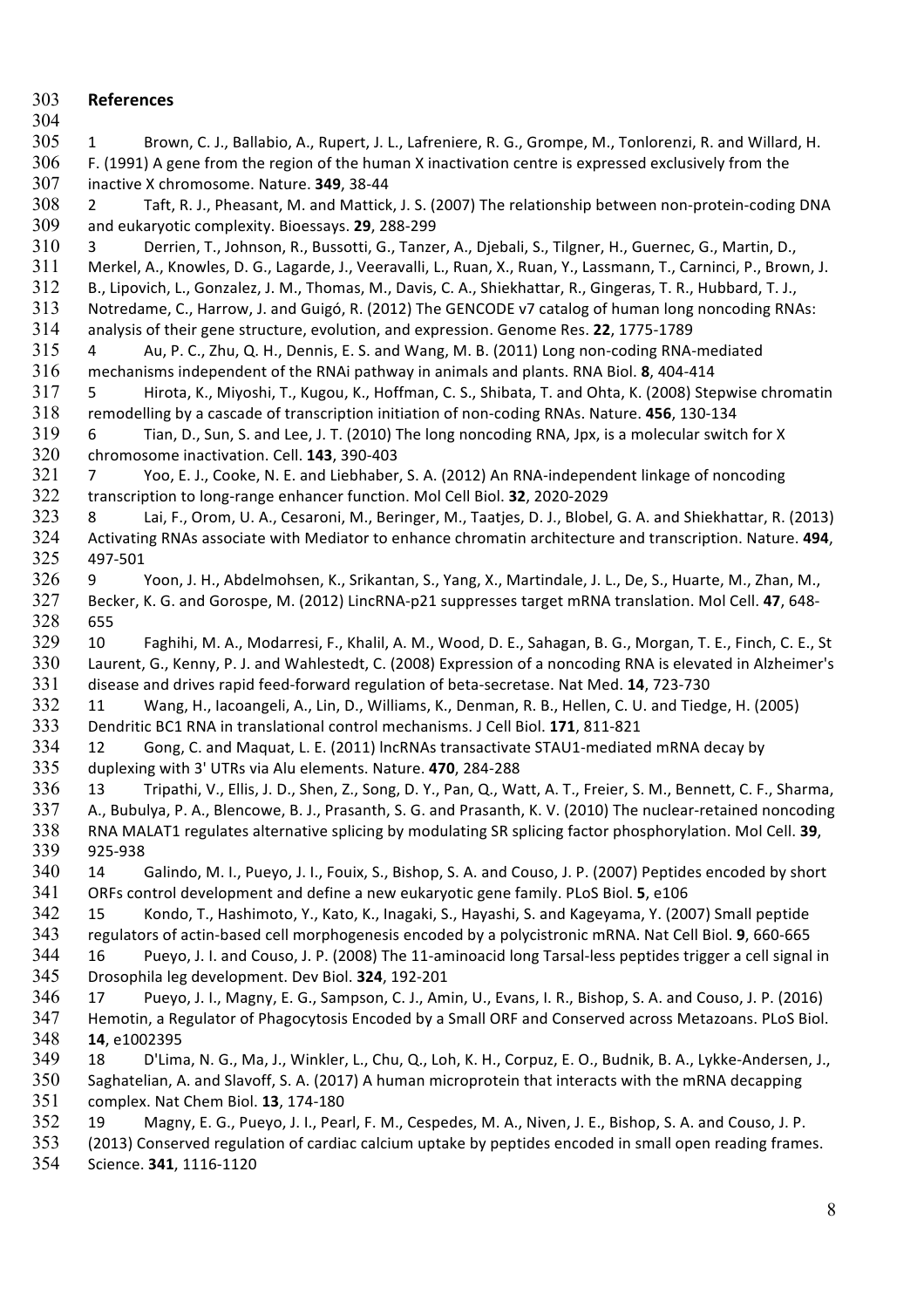20 Lauressergues, D., Couzigou, J. M., Clemente, H. S., Martinez, Y., Dunand, C., Bécard, G. and Combier, J. P. (2015) Primary transcripts of microRNAs encode regulatory peptides. Nature. **520**, 90-93 21 Williamson, L., Saponaro, M., Boeing, S., East, P., Mitter, R., Kantidakis, T., Kelly, G. P., Lobley, A., Walker, J., Spencer-Dene, B., Howell, M., Stewart, A. and Svejstrup, J. Q. (2017) UV Irradiation Induces a Non-coding RNA that Functionally Opposes the Protein Encoded by the Same Gene. Cell. **168**, 843-855.e813 22 Anderson, D. M., Anderson, K. M., Chang, C. L., Makarewich, C. A., Nelson, B. R., McAnally, J. R., Kasaragod, P., Shelton, J. M., Liou, J., Bassel-Duby, R. and Olson, E. N. (2015) A micropeptide encoded by a putative long noncoding RNA regulates muscle performance. Cell. **160**, 595-606 23 Aspden, J. L., Eyre-Walker, Y. C., Phillips, R. J., Amin, U., Mumtaz, M. A., Brocard, M. and Couso, J. P. (2014) Extensive translation of small Open Reading Frames revealed by Poly-Ribo-Seq. Elife. **3**, e03528 24 Mackowiak, S. D., Zauber, H., Bielow, C., Thiel, D., Kutz, K., Calviello, L., Mastrobuoni, G., Rajewsky, N., Kempa, S., Selbach, M. and Obermayer, B. (2015) Extensive identification and analysis of conserved small ORFs in animals. Genome Biol. **16**, 179 25 Ruiz-Orera, J., Messeguer, X., Subirana, J. A. and Alba, M. M. (2014) Long non-coding RNAs as a source of new peptides. Elife. **3**, e03523 26 Reiter, L. T., Potocki, L., Chien, S., Gribskov, M. and Bier, E. (2001) A systematic analysis of human disease-associated gene sequences in Drosophila melanogaster. Genome Res. **11**, 1114-1125 27 Bier, E. (2005) Drosophila, the golden bug, emerges as a tool for human genetics. Nat Rev Genet. **6**, 9-23 28 Schoenfelder, S., Smits, G., Fraser, P., Reik, W. and Paro, R. (2007) Non-coding transcripts in the H19 imprinting control region mediate gene silencing in transgenic Drosophila. EMBO Rep. **8**, 1068-1073 29 Mercer, T. R. and Mattick, J. S. (2013) Structure and function of long noncoding RNAs in epigenetic regulation. Nat Struct Mol Biol. **20**, 300-307 30 Haerty, W. and Ponting, C. P. (2013) Mutations within lncRNAs are effectively selected against in fruitfly but not in human. Genome Biol. **14**, R49 31 Quinn, J. J., Zhang, Q. C., Georgiev, P., Ilik, I. A., Akhtar, A. and Chang, H. Y. (2016) Rapid evolutionary turnover underlies conserved lncRNA-genome interactions. Genes Dev. **30**, 191-207 32 Nguyen, D., Krueger, B. J., Sedore, S. C., Brogie, J. E., Rogers, J. T., Rajendra, T. K., Saunders, A., Matera, A. G., Lis, J. T., Uguen, P. and Price, D. H. (2012) The Drosophila 7SK snRNP and the essential role of dHEXIM in development. Nucleic Acids Res. **40**, 5283-5297 33 Ulitsky, I. (2016) Evolution to the rescue: using comparative genomics to understand long non- coding RNAs. Nat Rev Genet. **17**, 601-614 34 Cabili, M. N., Dunagin, M. C., McClanahan, P. D., Biaesch, A., Padovan-Merhar, O., Regev, A., Rinn, J. L. and Raj, A. (2015) Localization and abundance analysis of human lncRNAs at single-cell and single- molecule resolution. Genome Biol. **16**, 20 35 Lennox, K. A. and Behlke, M. A. (2016) Cellular localization of long non-coding RNAs affects silencing by RNAi more than by antisense oligonucleotides. Nucleic Acids Res. **44**, 863-877 36 Ji, P., Diederichs, S., Wang, W., Böing, S., Metzger, R., Schneider, P. M., Tidow, N., Brandt, B., Buerger, H., Bulk, E., Thomas, M., Berdel, W. E., Serve, H. and Müller-Tidow, C. (2003) MALAT-1, a novel noncoding RNA, and thymosin beta4 predict metastasis and survival in early-stage non-small cell lung cancer. Oncogene. **22**, 8031-8041 37 Schmidt, L. H., Spieker, T., Koschmieder, S., Schäffers, S., Humberg, J., Jungen, D., Bulk, E., Hascher, A., Wittmer, D., Marra, A., Hillejan, L., Wiebe, K., Berdel, W. E., Wiewrodt, R. and Muller-Tidow, C. (2011) The long noncoding MALAT-1 RNA indicates a poor prognosis in non-small cell lung cancer and induces migration and tumor growth. J Thorac Oncol. **6**, 1984-1992 38 Tano, K., Mizuno, R., Okada, T., Rakwal, R., Shibato, J., Masuo, Y., Ijiri, K. and Akimitsu, N. (2010) MALAT-1 enhances cell motility of lung adenocarcinoma cells by influencing the expression of motility- related genes. FEBS Lett. **584**, 4575-4580 39 Ren, S., Liu, Y., Xu, W., Sun, Y., Lu, J., Wang, F., Wei, M., Shen, J., Hou, J., Gao, X., Xu, C., Huang, J. and Zhao, Y. (2013) Long noncoding RNA MALAT-1 is a new potential therapeutic target for castration resistant prostate cancer. J Urol. **190**, 2278-2287 40 Hao, Y., Crenshaw, T., Moulton, T., Newcomb, E. and Tycko, B. (1993) Tumour-suppressor activity of H19 RNA. Nature. **365**, 764-767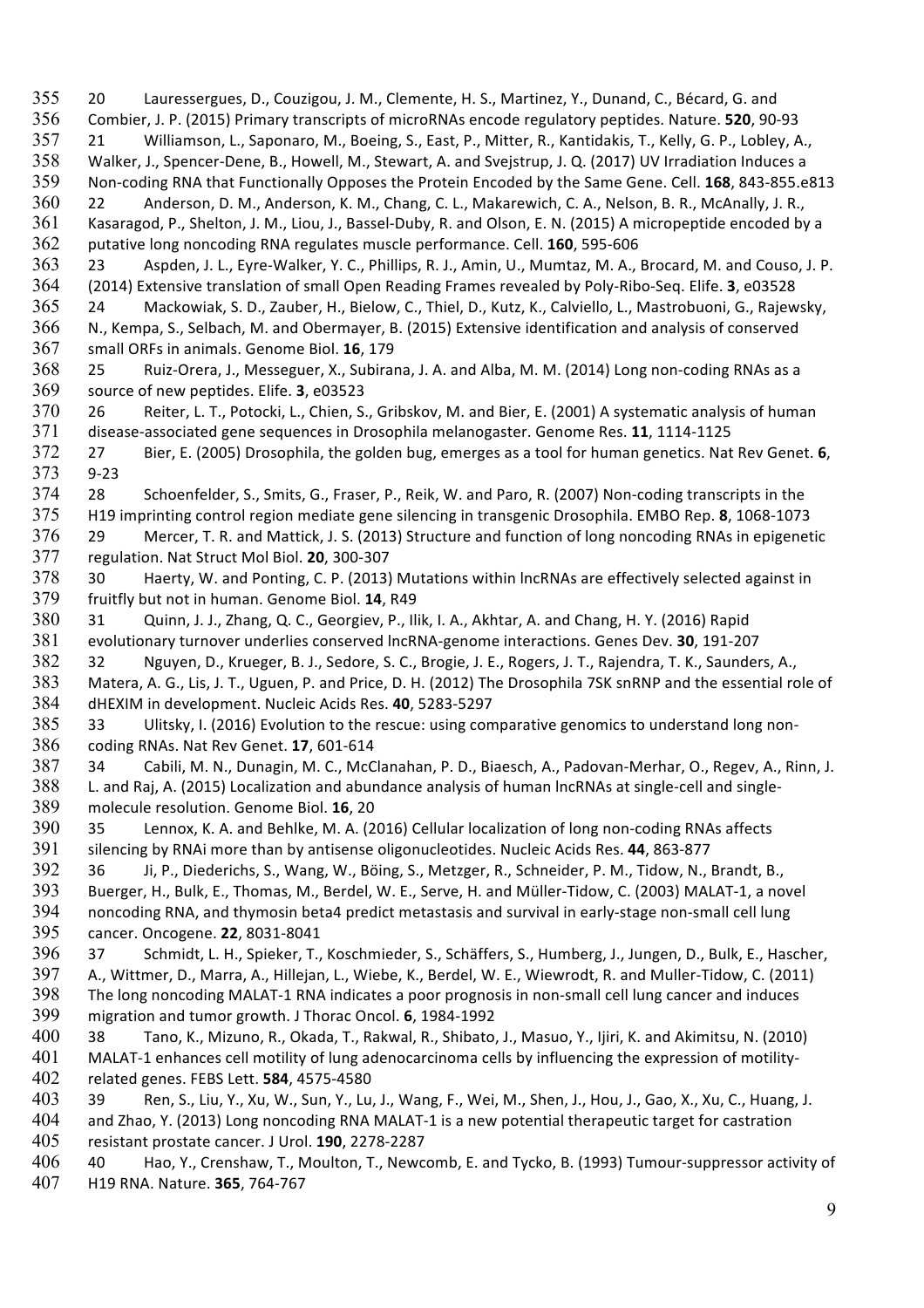41 Li, H., Yu, B., Li, J., Su, L., Yan, M., Zhu, Z. and Liu, B. (2014) Overexpression of lncRNA H19 enhances carcinogenesis and metastasis of gastric cancer. Oncotarget. **5**, 2318-2329 42 Yang, F., Bi, J., Xue, X., Zheng, L., Zhi, K., Hua, J. and Fang, G. (2012) Up-regulated long non-coding RNA H19 contributes to proliferation of gastric cancer cells. FEBS J. **279**, 3159-3165 43 Kogo, R., Shimamura, T., Mimori, K., Kawahara, K., Imoto, S., Sudo, T., Tanaka, F., Shibata, K., Suzuki, A., Komune, S., Miyano, S. and Mori, M. (2011) Long noncoding RNA HOTAIR regulates polycomb-414 dependent chromatin modification and is associated with poor prognosis in colorectal cancers. Cancer Res.<br>415 **71**, 6320-6326 **71**, 6320-6326 44 Wu, Z. H., Wang, X. L., Tang, H. M., Jiang, T., Chen, J., Lu, S., Qiu, G. Q., Peng, Z. H. and Yan, D. W. (2014) Long non-coding RNA HOTAIR is a powerful predictor of metastasis and poor prognosis and is associated with epithelial-mesenchymal transition in colon cancer. Oncol Rep. **32**, 395-402 45 Pang, Q., Ge, J., Shao, Y., Sun, W., Song, H., Xia, T., Xiao, B. and Guo, J. (2014) Increased expression of long intergenic non-coding RNA LINC00152 in gastric cancer and its clinical significance. Tumour Biol. **35**, 5441-5447 46 Dong, Y., Liang, G., Yuan, B., Yang, C., Gao, R. and Zhou, X. (2015) MALAT1 promotes the proliferation and metastasis of osteosarcoma cells by activating the PI3K/Akt pathway. Tumour Biol. **36**, 1477-1486 47 Cai, X., Liu, Y., Yang, W., Xia, Y., Yang, C., Yang, S. and Liu, X. (2016) Long noncoding RNA MALAT1 as a potential therapeutic target in osteosarcoma. J Orthop Res. **34**, 932-941 48 Wang, J. Z., Xu, C. L., Wu, H. and Shen, S. J. (2017) LncRNA SNHG12 promotes cell growth and inhibits cell apoptosis in colorectal cancer cells. Braz J Med Biol Res. **50**, e6079 49 Sun, J., Wang, X., Fu, C., Zou, J., Hua, H. and Bi, Z. (2016) Long noncoding RNA FGFR3-AS1 promotes osteosarcoma growth through regulating its natural antisense transcript FGFR3. Mol Biol Rep. **43**, 427-436 50 Cong, M., Li, J., Jing, R. and Li, Z. (2016) Long non-coding RNA tumor suppressor candidate 7 functions as a tumor suppressor and inhibits proliferation in osteosarcoma. Tumour Biol. **37**, 9441-9450 51 Ma, B., Li, M., Zhang, L., Huang, M., Lei, J. B., Fu, G. H., Liu, C. X., Lai, Q. W., Chen, Q. Q. and Wang, Y. L. (2016) Upregulation of long non-coding RNA TUG1 correlates with poor prognosis and disease status in osteosarcoma. Tumour Biol. **37**, 4445-4455 52 Li, F., Cao, L., Hang, D., Wang, F. and Wang, Q. (2015) Long non-coding RNA HOTTIP is up-regulated and associated with poor prognosis in patients with osteosarcoma. Int J Clin Exp Pathol. **8**, 11414-11420 53 Marques Howarth, M., Simpson, D., Ngok, S. P., Nieves, B., Chen, R., Siprashvili, Z., Vaka, D., Breese, M. R., Crompton, B. D., Alexe, G., Hawkins, D. S., Jacobson, D., Brunner, A. L., West, R., Mora, J., Stegmaier, 440 K., Khavari, P. and Sweet-Cordero, E. A. (2014) Long noncoding RNA EWSAT1-mediated gene repression facilitates Ewing sarcoma oncogenesis. J Clin Invest. **124**, 5275-5290 54 Wang, Y., Yao, J., Meng, H., Yu, Z., Wang, Z., Yuan, X., Chen, H. and Wang, A. (2015) A novel long non-coding RNA, hypoxia-inducible factor-2α promoter upstream transcript, functions as an inhibitor of osteosarcoma stem cells in vitro. Mol Med Rep. **11**, 2534-2540 55 Min, L., Hong, S., Duan, H., Zhou, Y., Zhang, W., Luo, Y., Shi, R. and Tu, C. (2016) Antidifferentiation Noncoding RNA Regulates the Proliferation of Osteosarcoma Cells. Cancer Biother Radiopharm. **31**, 52-57 56 Ruan, W., Wang, P., Feng, S., Xue, Y. and Li, Y. (2016) Long non-coding RNA small nucleolar RNA host gene 12 (SNHG12) promotes cell proliferation and migration by upregulating angiomotin gene expression in human osteosarcoma cells. Tumour Biol. **37**, 4065-4073 57 Esteller, M. (2011) Non-coding RNAs in human disease. Nat Rev Genet. **12**, 861-874 58 Li, L., Chen, H., Gao, Y., Wang, Y. W., Zhang, G. Q., Pan, S. H., Ji, L., Kong, R., Wang, G., Jia, Y. H., Bai, X. W. and Sun, B. (2016) Long Noncoding RNA MALAT1 Promotes Aggressive Pancreatic Cancer Proliferation and Metastasis via the Stimulation of Autophagy. Mol Cancer Ther. **15**, 2232-2243 59 Meller, V. H., Joshi, S. S. and Deshpande, N. (2015) Modulation of Chromatin by Noncoding RNA. Annu Rev Genet. **49**, 673-695 60 Roberts, T. C., Morris, K. V. and Wood, M. J. (2014) The role of long non-coding RNAs in neurodevelopment, brain function and neurological disease. Philos Trans R Soc Lond B Biol Sci. **369** 61 Mori, K., Arzberger, T., Grässer, F. A., Gijselinck, I., May, S., Rentzsch, K., Weng, S. M., Schludi, M. H., van der Zee, J., Cruts, M., Van Broeckhoven, C., Kremmer, E., Kretzschmar, H. A., Haass, C. and Edbauer,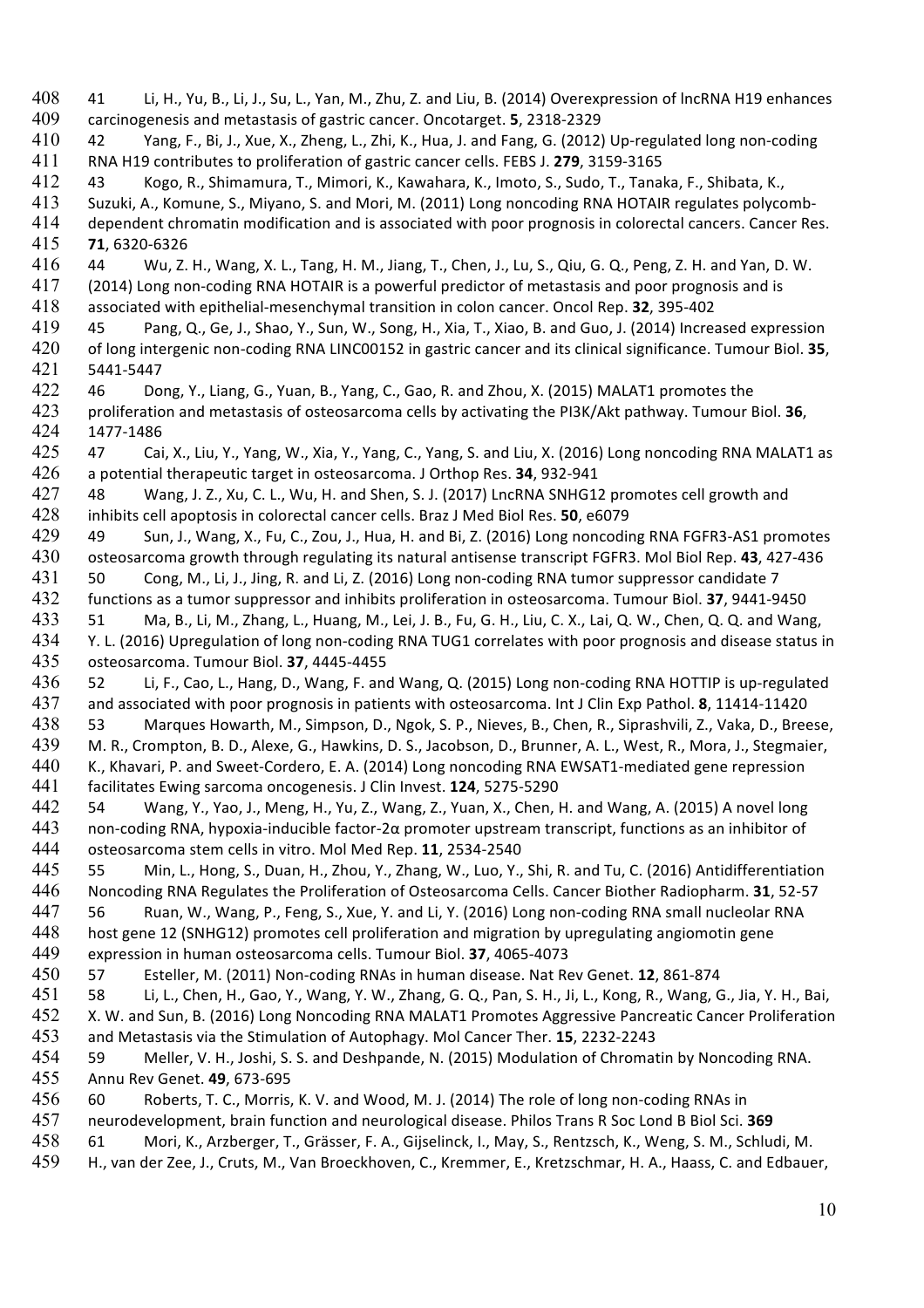D. (2013) Bidirectional transcripts of the expanded C9orf72 hexanucleotide repeat are translated into aggregating dipeptide repeat proteins. Acta Neuropathol. **126**, 881-893 62 Zu, T., Liu, Y., Bañez-Coronel, M., Reid, T., Pletnikova, O., Lewis, J., Miller, T. M., Harms, M. B., Falchook, A. E., Subramony, S. H., Ostrow, L. W., Rothstein, J. D., Troncoso, J. C. and Ranum, L. P. (2013) RAN proteins and RNA foci from antisense transcripts in C9ORF72 ALS and frontotemporal dementia. Proc Natl Acad Sci U S A. **110**, E4968-4977 63 Lee, D. Y., Moon, J., Lee, S. T., Jung, K. H., Park, D. K., Yoo, J. S., Sunwoo, J. S., Byun, J. I., Shin, J. W., Jeon, D., Jung, K. Y., Kim, M., Lee, S. K. and Chu, K. (2015) Distinct Expression of Long Non-Coding RNAs in an Alzheimer's Disease Model. J Alzheimers Dis. **45**, 837-849 64 Johnson, R., Teh, C. H., Jia, H., Vanisri, R. R., Pandey, T., Lu, Z. H., Buckley, N. J., Stanton, L. W. and Lipovich, L. (2009) Regulation of neural macroRNAs by the transcriptional repressor REST. RNA. **15**, 85-96 65 Johnson, R. (2012) Long non-coding RNAs in Huntington's disease neurodegeneration. Neurobiol Dis. **46**, 245-254 66 Uchida, S. and Dimmeler, S. (2015) Long noncoding RNAs in cardiovascular diseases. Circ Res. **116**, 737-750 67 Archer, K., Broskova, Z., Bayoumi, A. S., Teoh, J. P., Davila, A., Tang, Y., Su, H. and Kim, I. M. (2015) Long Non-Coding RNAs as Master Regulators in Cardiovascular Diseases. Int J Mol Sci. **16**, 23651-23667 68 Portoso, M., Ragazzini, R., Brenčič, Ž., Moiani, A., Michaud, A., Vassilev, I., Wassef, M., Servant, N., Sargueil, B. and Margueron, R. (2017) PRC2 is dispensable for HOTAIR-mediated transcriptional repression. EMBO J. **36**, 981-994 69 Salvi, J. S. and Mekhail, K. (2015) R-loops highlight the nucleus in ALS. Nucleus. **6**, 23-29 70 Groh, M., Lufino, M. M., Wade-Martins, R. and Gromak, N. (2014) R-loops associated with triplet repeat expansions promote gene silencing in Friedreich ataxia and fragile X syndrome. PLoS Genet. **10**, e1004318 71 Colak, D., Zaninovic, N., Cohen, M. S., Rosenwaks, Z., Yang, W. Y., Gerhardt, J., Disney, M. D. and Jaffrey, S. R. (2014) Promoter-bound trinucleotide repeat mRNA drives epigenetic silencing in fragile X syndrome. Science. **343**, 1002-1005 72 Sun, Q., Csorba, T., Skourti-Stathaki, K., Proudfoot, N. J. and Dean, C. (2013) R-loop stabilization represses antisense transcription at the Arabidopsis FLC locus. Science. **340**, 619-621 73 Nakama, M., Kawakami, K., Kajitani, T., Urano, T. and Murakami, Y. (2012) DNA-RNA hybrid formation mediates RNAi-directed heterochromatin formation. Genes Cells. **17**, 218-233 74 Tan, H., Xu, Z. and Jin, P. (2012) Role of noncoding RNAs in trinucleotide repeat neurodegenerative disorders. Exp Neurol. **235**, 469-475 75 Mutsuddi, M., Marshall, C. M., Benzow, K. A., Koob, M. D. and Rebay, I. (2004) The spinocerebellar ataxia 8 noncoding RNA causes neurodegeneration and associates with staufen in Drosophila. Curr Biol. **14**, 302-308 76 Lakhotia, S. C., Mallik, M., Singh, A. K. and Ray, M. (2012) The large noncoding hsrω-n transcripts 497 are essential for thermotolerance and remobilization of hnRNPs, HP1 and RNA polymerase II during recovery from heat shock in Drosophila. Chromosoma. **121**, 49-70 77 Prasanth, K. V., Rajendra, T. K., Lal, A. K. and Lakhotia, S. C. (2000) Omega speckles - a novel class of nuclear speckles containing hnRNPs associated with noncoding hsr-omega RNA in Drosophila. J Cell Sci. **113 Pt 19**, 3485-3497 78 Perrimon, N., Lanjuin, A., Arnold, C. and Noll, E. (1996) Zygotic lethal mutations with maternal effect phenotypes in Drosophila melanogaster. II. Loci on the second and third chromosomes identified by P-element-induced mutations. Genetics. **144**, 1681-1692 79 Mallik, M. and Lakhotia, S. C. (2009) The developmentally active and stress-inducible noncoding hsromega gene is a novel regulator of apoptosis in Drosophila. Genetics. **183**, 831-852 80 Johnson, T. K., Cockerell, F. E. and McKechnie, S. W. (2011) Transcripts from the Drosophila heat- shock gene hsr-omega influence rates of protein synthesis but hardly affect resistance to heat knockdown. Mol Genet Genomics. **285**, 313-323 81 Hardiman, K. E., Brewster, R., Khan, S. M., Deo, M. and Bodmer, R. (2002) The bereft gene, a potential target of the neural selector gene cut, contributes to bristle morphogenesis. Genetics. **161**, 231- 247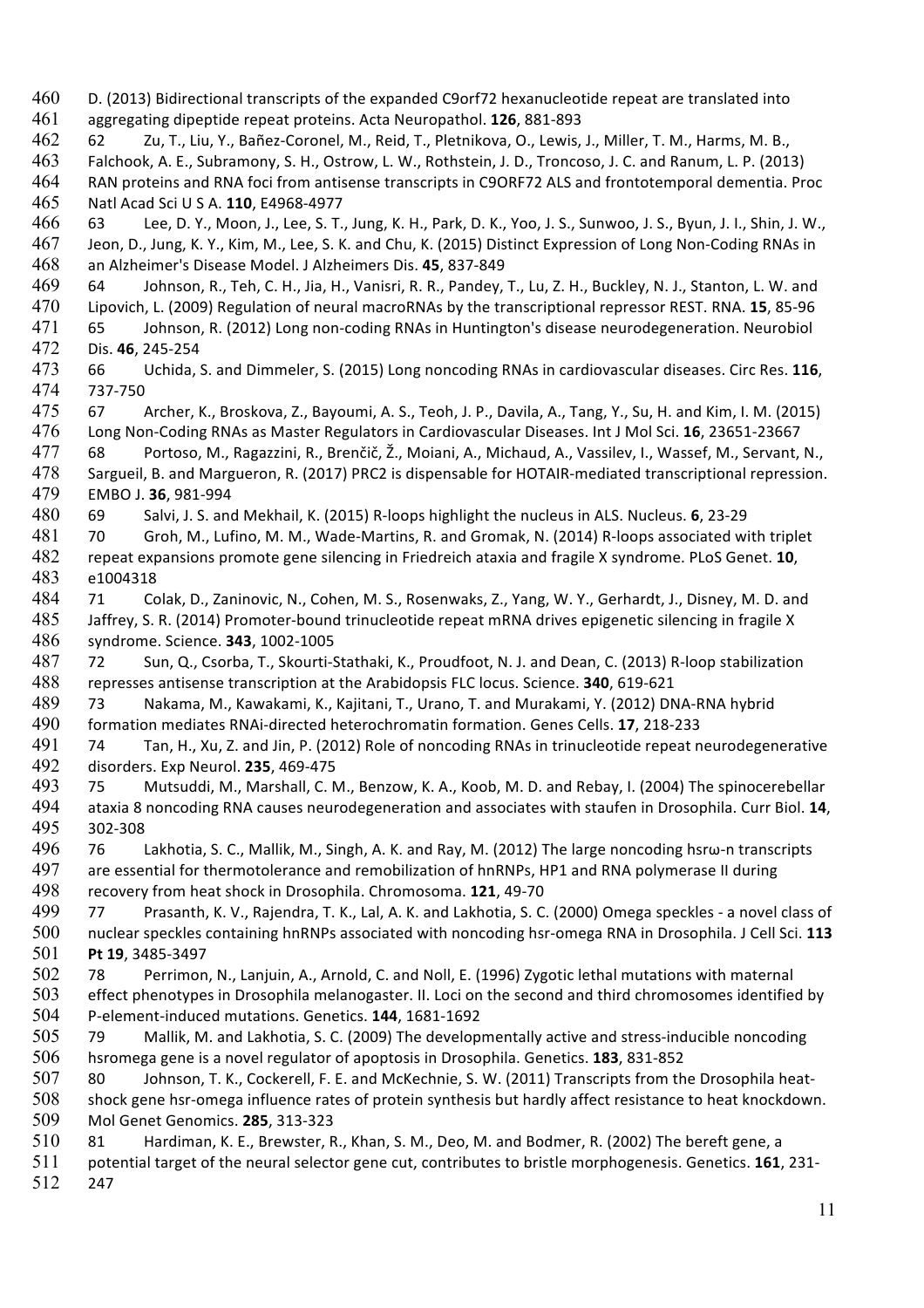- 82 Soshnev, A. A., Ishimoto, H., McAllister, B. F., Li, X., Wehling, M. D., Kitamoto, T. and Geyer, P. K. (2011) A conserved long noncoding RNA affects sleep behavior in Drosophila. Genetics. **189**, 455-468 83 Li, M., Wen, S., Guo, X., Bai, B., Gong, Z., Liu, X., Wang, Y., Zhou, Y., Chen, X., Liu, L. and Chen, R. (2012) The novel long non-coding RNA CRG regulates Drosophila locomotor behavior. Nucleic Acids Res. **40**, 11714-11727 84 Wang, K. C. and Chang, H. Y. (2011) Molecular mechanisms of long noncoding RNAs. Mol Cell. **43**, 904-914 85 Deng, X. and Meller, V. H. (2006) roX RNAs are required for increased expression of X-linked genes in Drosophila melanogaster males. Genetics. **174**, 1859-1866 86 Pontier, D. B. and Gribnau, J. (2011) Xist regulation and function explored. Hum Genet. **130**, 223- 236 87 Park, Y., Kelley, R. L., Oh, H., Kuroda, M. I. and Meller, V. H. (2002) Extent of chromatin spreading determined by roX RNA recruitment of MSL proteins. Science. **298**, 1620-1623 88 Kelley, R. L., Lee, O. K. and Shim, Y. K. (2008) Transcription rate of noncoding roX1 RNA controls local spreading of the Drosophila MSL chromatin remodeling complex. Mech Dev. **125**, 1009-1019 89 Kelley, R. L. and Kuroda, M. I. (2003) The Drosophila roX1 RNA gene can overcome silent chromatin by recruiting the male-specific lethal dosage compensation complex. Genetics. **164**, 565-574 90 Oh, H., Park, Y. and Kuroda, M. I. (2003) Local spreading of MSL complexes from roX genes on the Drosophila X chromosome. Genes Dev. **17**, 1334-1339 91 Plath, K., Mlynarczyk-Evans, S., Nusinow, D. A. and Panning, B. (2002) Xist RNA and the mechanism of X chromosome inactivation. Annu Rev Genet. **36**, 233-278 92 McHugh, C. A., Chen, C. K., Chow, A., Surka, C. F., Tran, C., McDonel, P., Pandya-Jones, A., Blanco, M., Burghard, C., Moradian, A., Sweredoski, M. J., Shishkin, A. A., Su, J., Lander, E. S., Hess, S., Plath, K. and Guttman, M. (2015) The Xist lncRNA interacts directly with SHARP to silence transcription through HDAC3. Nature. **521**, 232-236 93 Amaral, P. P., Leonardi, T., Han, N., Vire, E., Gascoigne, D. K., Arias-Carrasco, R., Zhang, A., Pluchino, S. and Maracaja-Coutinho, V. (2016) Genomic positional conservation identifies topological anchor point (tap) RNAs linked to developmental loci. 94 Tupy, J. L., Bailey, A. M., Dailey, G., Evans-Holm, M., Siebel, C. W., Misra, S., Celniker, S. E. and Rubin, G. M. (2005) Identification of putative noncoding polyadenylated transcripts in Drosophila melanogaster. Proc Natl Acad Sci U S A. **102**, 5495-5500 95 Shanmugam, M., Molina, C. E., Gao, S., Severac-Bastide, R., Fischmeister, R. and Babu, G. J. (2011) Decreased sarcolipin protein expression and enhanced sarco(endo)plasmic reticulum Ca2+ uptake in human atrial fibrillation. Biochem Biophys Res Commun. **410**, 97-101 96 Anderson, D. M., Makarewich, C. A., Anderson, K. M., Shelton, J. M., Bezprozvannaya, S., Bassel- Duby, R. and Olson, E. N. (2016) Widespread control of calcium signaling by a family of SERCA-inhibiting micropeptides. Sci Signal. **9**, ra119 97 Nelson, B. R., Makarewich, C. A., Anderson, D. M., Winders, B. R., Troupes, C. D., Wu, F., Reese, A. L., McAnally, J. R., Chen, X., Kavalali, E. T., Cannon, S. C., Houser, S. R., Bassel-Duby, R. and Olson, E. N. (2016) A peptide encoded by a transcript annotated as long noncoding RNA enhances SERCA activity in muscle. Science. **351**, 271-275 98 Pauli, A., Norris, M. L., Valen, E., Chew, G. L., Gagnon, J. A., Zimmerman, S., Mitchell, A., Ma, J., Dubrulle, J., Reyon, D., Tsai, S. Q., Joung, J. K., Saghatelian, A. and Schier, A. F. (2014) Toddler: an embryonic signal that promotes cell movement via Apelin receptors. Science. **343**, 1248636 99 Pegueroles, C. and Gabaldón, T. (2016) Secondary structure impacts patterns of selection in human lncRNAs. BMC Biol. **14**, 60
-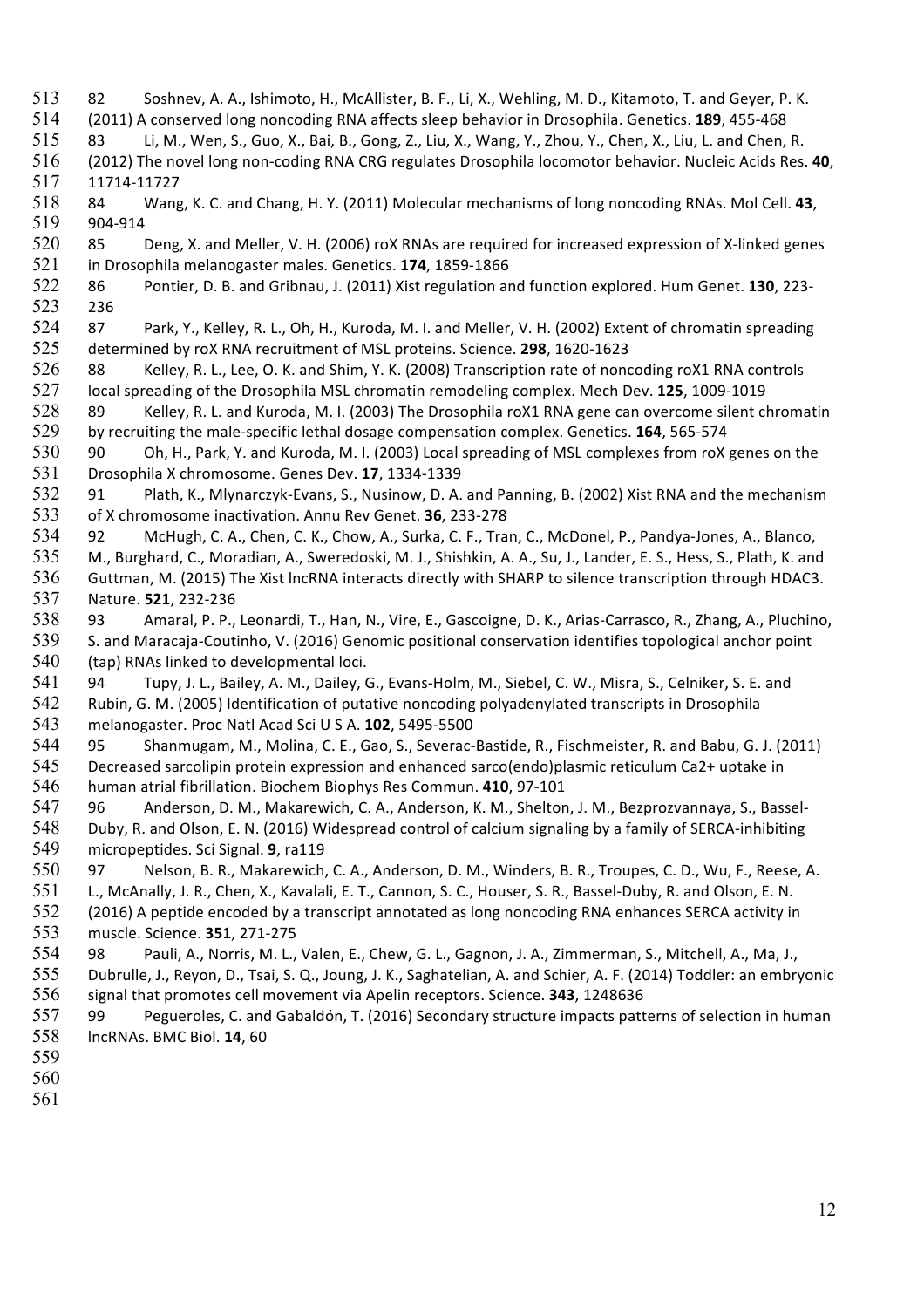# 562 **Figures**

563

Table 1) A table summarising the lncRNAs linked to various kinds of cancer, as covered in this review.

| <b>IncRNA</b>      | <b>Associated disease</b>  | <b>Reference</b> |
|--------------------|----------------------------|------------------|
| MALAT1             | Osteosarcoma               | [46, 47]         |
|                    | Non-small cell lung cancer | $[36-38]$        |
|                    | Prostate cancer            | [39]             |
|                    | Pancreatic cancer          | [58]             |
| <b>HOTAIR</b>      | Colorectal cancer          | [43, 44]         |
| EWSAT1             | Ewing sarcoma              | $[53]$           |
| <b>HOTTIP</b>      | Osteosarcoma               | $[52]$           |
| HIF2PUT            | Osteosarcoma               | $[54]$           |
| <b>ANCR</b>        | Osteosarcoma               | [55]             |
| <b>TUSC7</b>       | Osteosarcoma               | [50]             |
| FGFR3-AS1          | Osteosarcoma               | [49]             |
| SNHG <sub>12</sub> | Osteosarcoma               | [56]             |
| TUG <sub>1</sub>   | Osteosarcoma               | [51]             |
| H <sub>19</sub>    | Wilms tumour               | [40]             |
|                    | Gastric cancer             | [41, 42]         |
| <b>LINC00152</b>   | Gastric cancer             | $[45]$           |

565